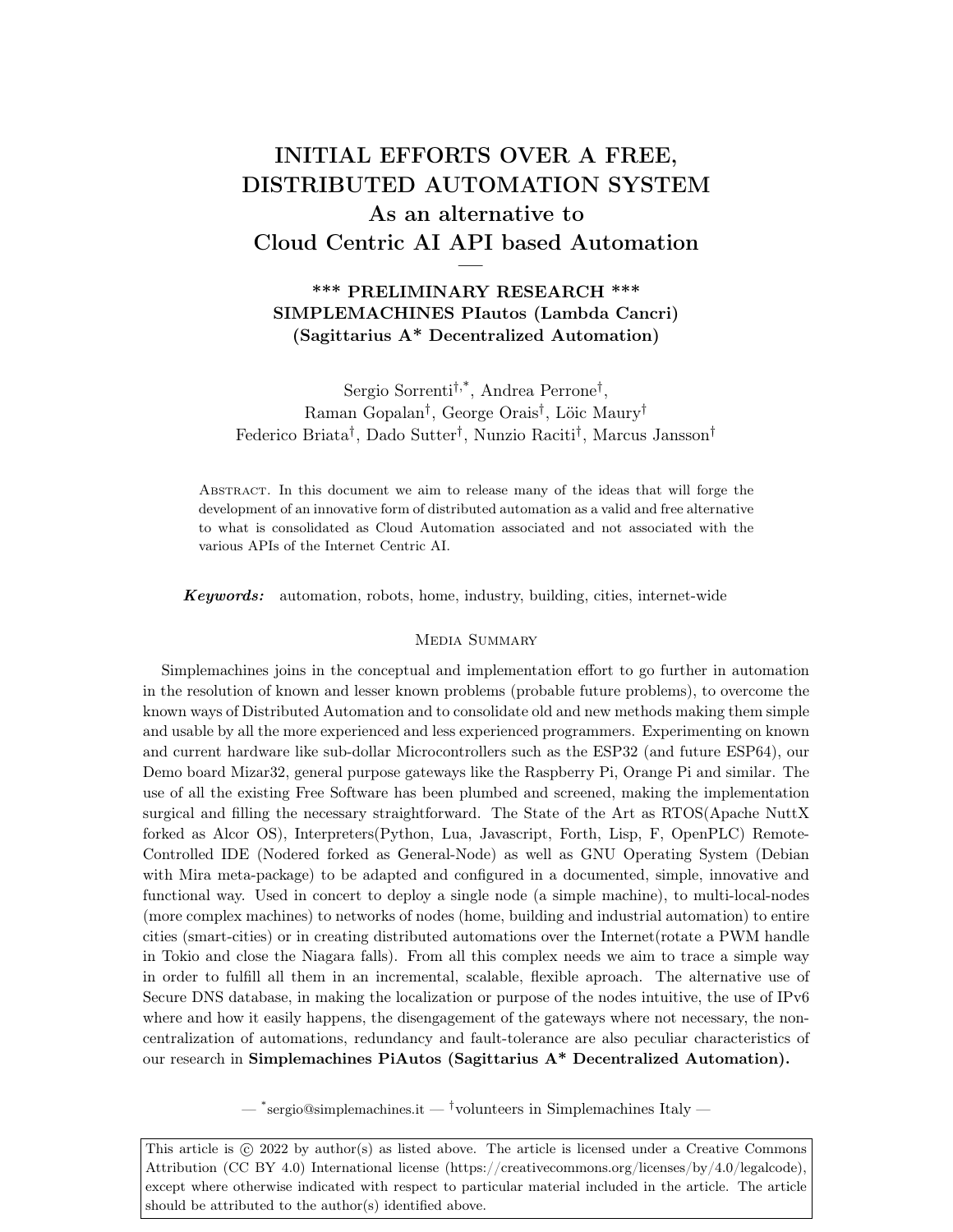### 1. Manifest of the automaton

Each automaton will have a manifest that will be exposed to the host that controls it, inside this manifest there will be all the information relating to the automaton such as the relative URL to which the OTA server is connected and its public key to authenticate the updates .

In a more detailed way, in the manifest we will also find a list of the permissions of the automaton, in fact the automatons will not have direct access to the low-level APIs of the operating system but as explained above everything will happen through IPC. Thanks to this we will also have an additional level of protection in addition to the possibility of implementing a firewall to prevent / allow the call of certain methods.

The list of permits will be organized by activity, in fact each activity of the automaton can be satisfied with certain actions. If an activity has not declared permission to access the filesystem, it will not work for that. In fact, by iterating the action to access it an error code will be returned instead.

Among the other information contained in the manifest we will have the scheme of public services accessible from other hosts or automata to any other automaton. The scheme is defined in the following subsection.

1.1. Definition of Methods and Types. Each automaton will have a public and a standardized private scheme in which the various methods (i.e. functions), that can be called by other automata and services, will be defined. The scheme will have by definition some primitive types that must be implemented by each implementation, they will allow to create all the other types.

```
Among them we will have:
int, bool, biginteger, array, float, double, char (utf-8 / ascii), object.
```
In the scheme: <name>: <id> <argument\_name>: <type>... = <supertype>;

Code Example:

status: 0 # on: bool latest\_error\_timestamp: int = object;



Figure 1. Internals Automaton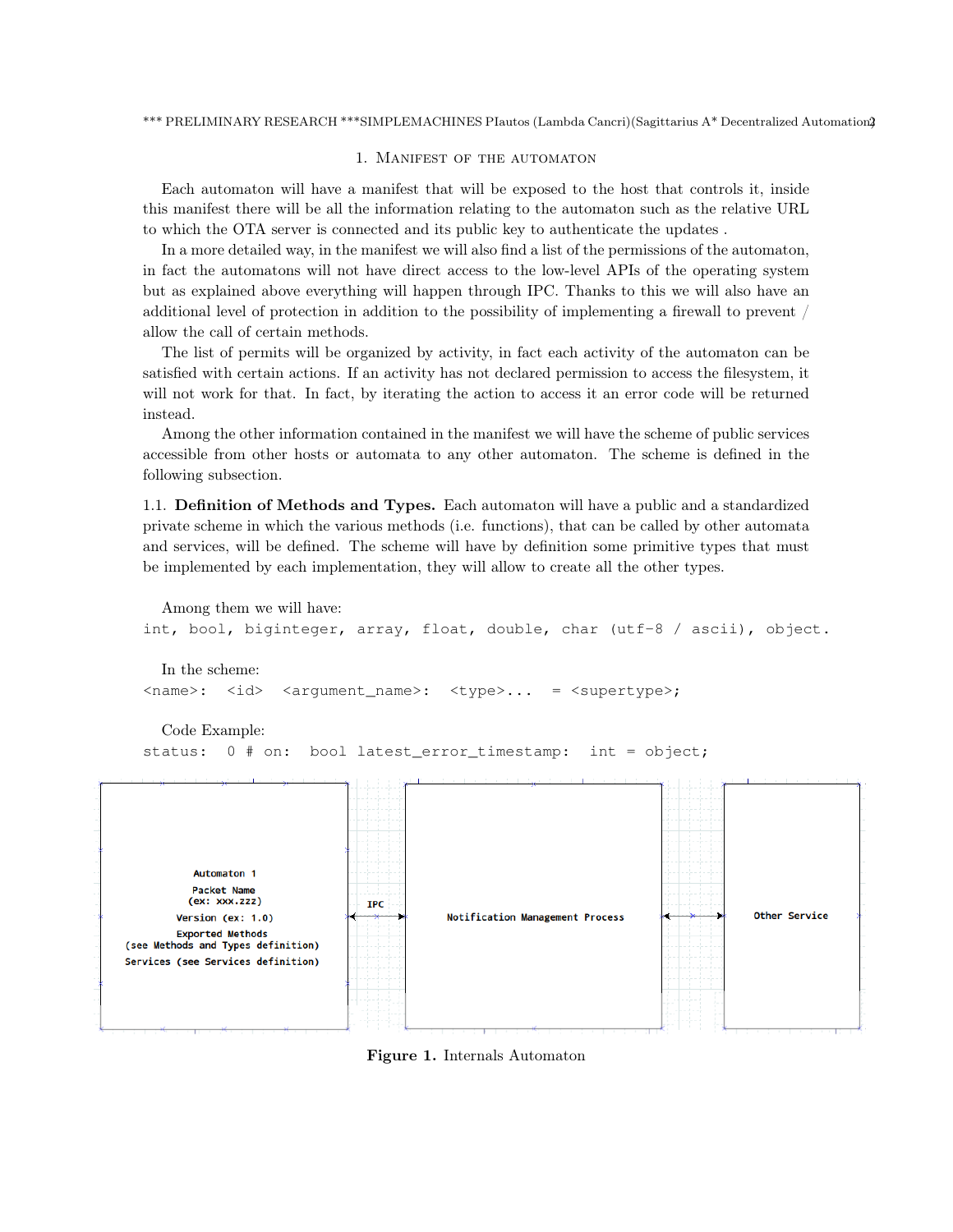# 2. RPC and IPC

The automata will communicate with the other automata using the list of methods exposed by a service, each service will have a unique local and remote id. The local one is a unique progressive number (the first automaton will have number 0), while the remote one is a complex type which contains the information to communicate with it and the service id.

The address of the remote automaton will be an abstract type that will be correctly implemented by any network access implementation, both at the physical level and at the network level, addressing will be implementation-dependent. Some examples are: ipv4, ipv6 and cdbus, they will be used transparently by the HAL to access the network, the automaton instead must work independently from the addressing system used.

Ipc will have a main process where all the services of the automaton will connect, then through a polling system the data will be received and forwarded between the various services of the automaton.



Figure 2.  $RPC - IPC$ 

#### 3. Event Loop

The event loop can be implemented in two different ways, the first is to have one event loop per process and it will be accessible by multiple threads, the second implementation instead will be per thread.

With the implementation by process we will have the ability to manage multiple blocking tasks that synchronize between them without occupying the thread even while waiting for synchronization

With the implementation per thread, on the other hand, we will have the possibility to create tasks that manage network resources without creating multiple threads.

Asynchronous Synchronization. Exploiting the event loop that allows to manage concurrency in an asynchronous way, we can implement non-blocking queues, sefamori and asynchronous locks, which will not always be possible in fact for realtime applications of these primitives for concurrency it will not be possible, since the event loop if clogged it could increase the delay of the unlock of the primitives, but instead it will be possible to use it for all those tasks that do not need an immediate reactivity.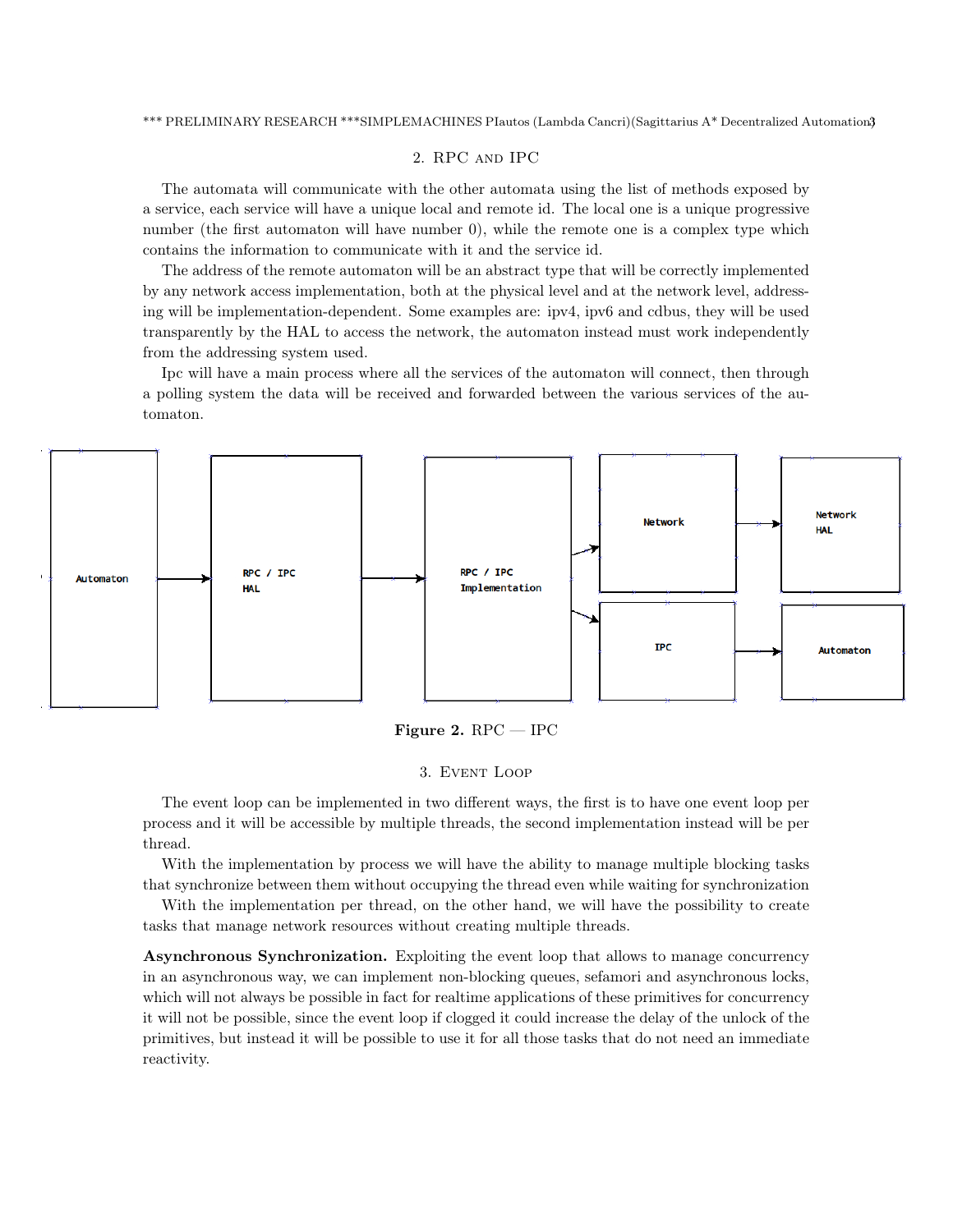Asynchronous Network Tasks. To make the most of the MCU scheduler The tasks that use the network will be made asynchronous which will allow to temporarily free the thread and assign it to a new job until all the information is received from the network, to do this an event must be implemented. asynchronous loop and various kernel interfaces for network devices.

# 4. Polling

The operating system will expose standard APIs that can be used by all the entire automata and services of the OS for synchronization operations between multiple processes.

![](_page_3_Figure_4.jpeg)

Figure 3. Polling

It will allow to have a polling system without overhead for the process thanks to the use of a locking system, and the os thanks to a green threading system will allow to temporarily de-allocate that thread from the poll and come to be used by another process if necessary.

# 5. Symmetric Cryptography

We will use symmetric cryptography after exchanging the secret key in a secure channel (see following asymmetric cryptography), the key will be temporary and will not have to be stored in a physical medium, however the resuming of a session already established but dead due to problems is allowed connection between 2 hosts that have not been restarted, in fact if a host loses the connection with another host temporarily for a certain period of time the other host will keep the session to allow you to quickly reconnect with it without having to re-perform the key exchange procedure

5.1. Asymmetric Cryptography. We will use an asymmetric key cryptographic algorithm to exchange a symmetric key in an insecure channel.

We will not use asymmetric cryptography consistently for performance problems, in fact it will not be used continuously but only for the purpose of key exchange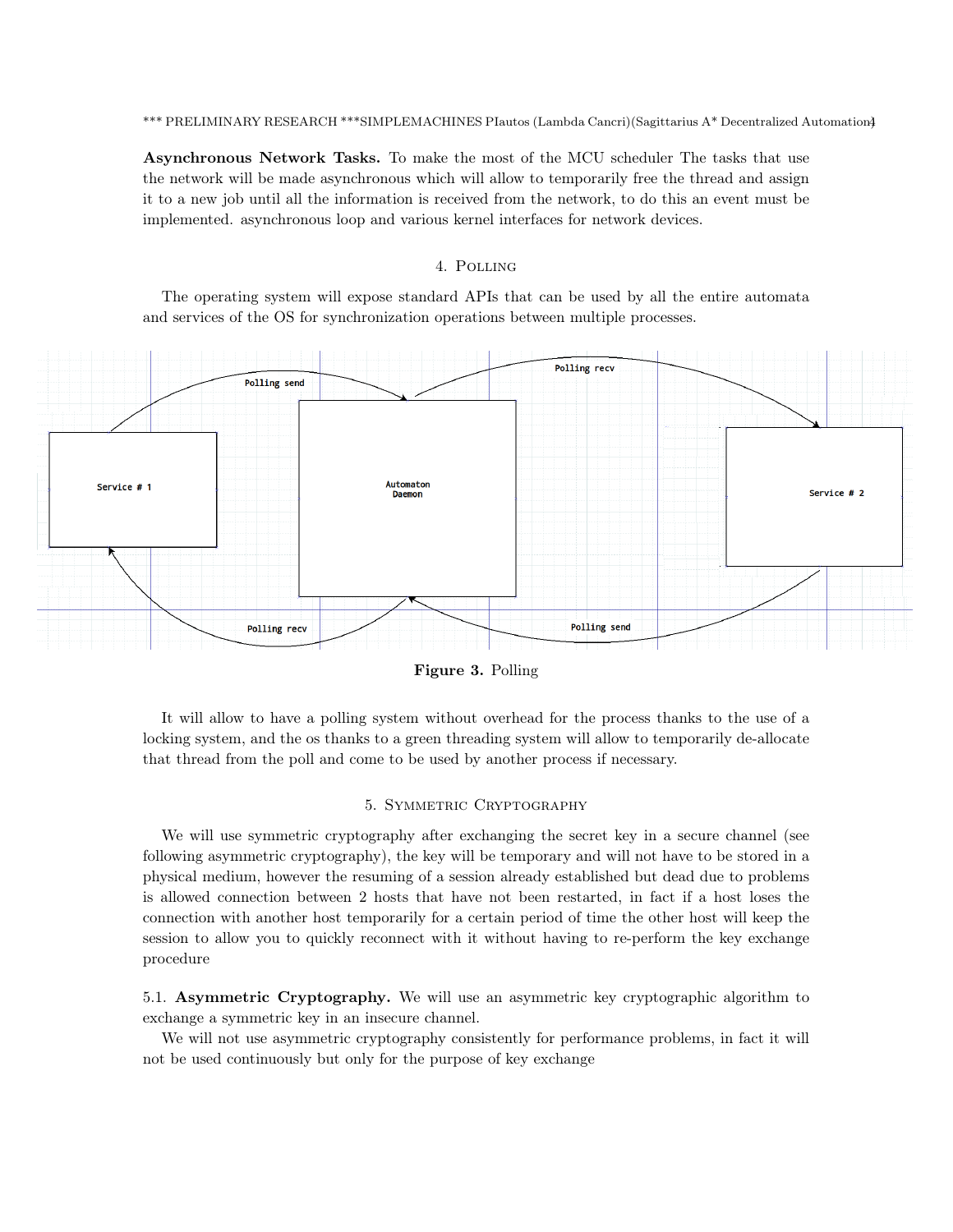### 6. Secure Storage

All nodes in the rede will use a standard partitioning layout to allow data recovery in critical situations, the operating system and configuration files will be in a standard filesystem across all OSes and will not have to be written at runtime unless necessary.

The filesystem containing the data of the automaton can be changed as needed, importantly, each automaton must allow in a standard and documented way the export and re-import of data as well on a new instance of it without creating problems of inconsistency and inconsistency.

The backups will be encrypted using a public key shared with all the host automata, the private key must not be saved for any reason in the host where the automaton runs for security reasons, in fact the backups can also be shared on the network to the node master to have a redundant backup, without compromising their confidentiality.

#### 7. Cache Management and Energy Blackout

The servers will be powered with redundancy but in any case in case of failure of the main energy source an emergency ups can be used, the ups will be able to display bees on the network to see the energy statistics and the remaining efficiency, in case of entry in ups action since we are in an unstable environment all write caches are temporarily disabled to avoid having data unsynchronized on the disk

# 8. Remote Update

The automata must be equipped with an OTA (over the air) update system that will allow the same to be remotely updated.

For security reasons, updates must be signed with an asymmetric key, all automata will have the public key that will be checked after downloading the update.

The automata for performance reasons will not download the update directly but it will be entrusted to the gateway node, it will have the power to decide how much to install the update, in fact a time must be determined in which the update does not compromise usability. of the automaton, then calculate the time when the automaton is not used on average and notify the user that an update can be installed at that time.

If you do not want to compromise the uptime of the automaton, you can opt for the temporary migration of the automaton to another node in the network in order to have the automaton always available.

A "reduced" mode of the automaton may also be defined which will allow the user to use the basic functionality of the automaton, because perhaps the host to which it migrates is not sufficiently performing to be able to support this additional automaton.

# 9. Reinventing the RS-485 in 2020

There is no need to archive what works well, even if a technology has been around for decades. But fill the gaps in a simple way if there are any. This is how we include an approach to use the old RS-485 at the hardware level by translating the differential voltage signal in optical.  $"+$  and  $-"$  in voltage become "on / off" over two fibers and then we have a differential line in optics technology with old tranceiver and minimal support electronics (sub 1\$ interface including copper to optical connectors). That would allow greater cable lengths or real 20 megabit speeds even over medium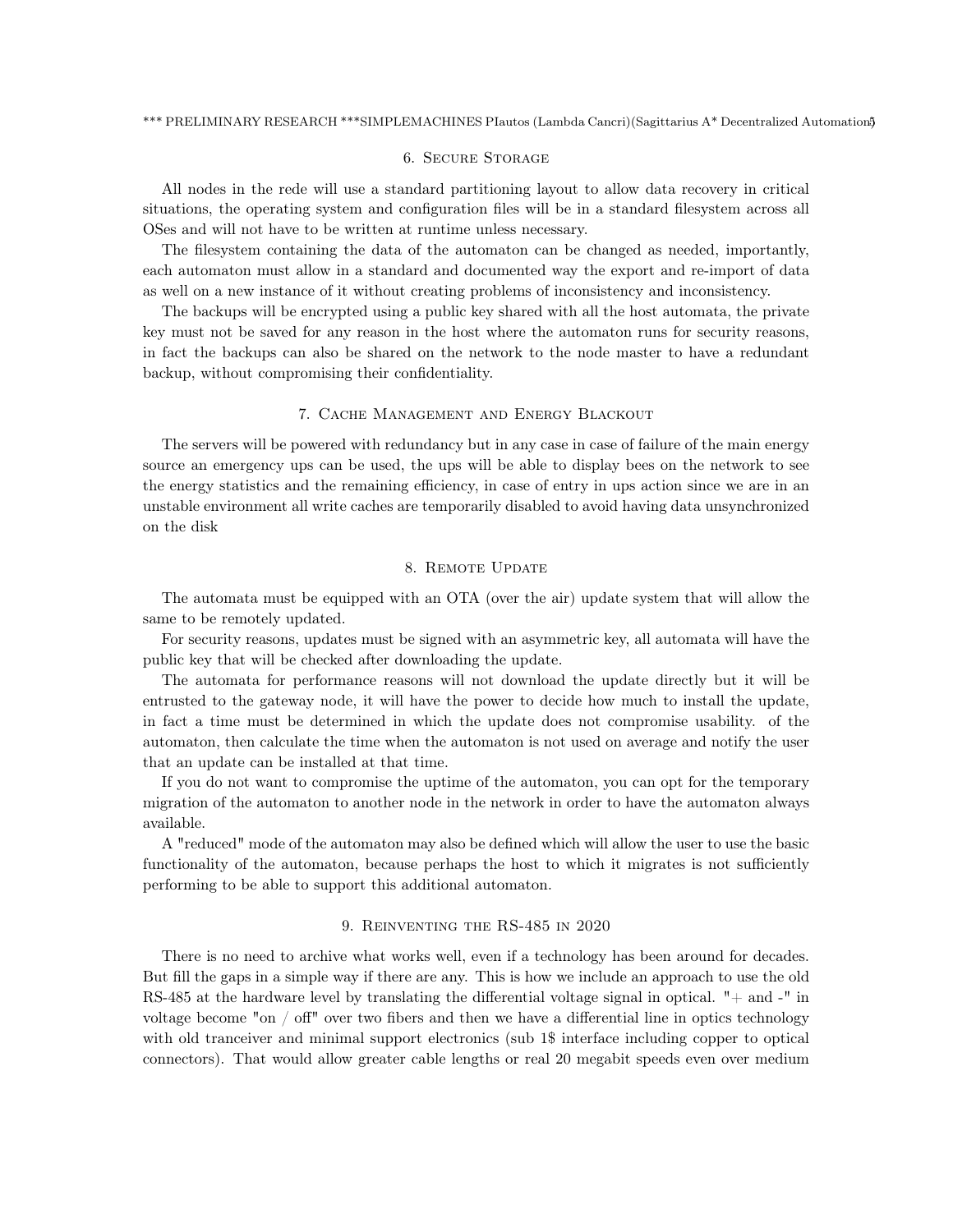distances, not anymore few meters at full speed but higher lenghts. Therefore, in the common use of copper or optical fiber, we consequently set ourselves the problem of giving a reliable protocol to this copper or optic RS-485 network. Our choice then went to CDBUS.

9.1. CDBUS over RS-485. CDBUS offers RS485 peer-to-peer communication, which is very simple, and solves the most common and most headache problem that RS485 has been facing for a long time.

## Flexible:

Support multi-host, concurrent read and write, multicast, broadcast, free reporting and etc;

Hot-swappable, for example, arm end tools can be replaced automatically.

Simultaneous reading and writing: The host continuously issues commands to multiple devices, and then continuously receives responses, avoid that the delay of the command is amplified by N times the number of devices in traditional RS485;

High synchronization: Synchronizes the operation of each node by broadcasting at the speed of light (There is no forwarding delay like EtherCAT and it avoids the complicated synchronization problems).

High real-time performance: Because of the guarantee of priority, you can even use the rest of your bandwidth to listen to music and watch videos while in industrial control;

Support multiple hosts: Host failure can be seamlessly switched to standby host, without delaying production or even avoiding accidents.

Main applications: Petroleum Exploration, Coal Mining, Robotics, Robotic Arms, Autopilot, Medical Instruments, Industrial Automation, Smart Home ...

![](_page_5_Figure_11.jpeg)

Figure 4. RS-485

#### 10. A Wireless Technology is Needed

10.1. Bluetooth Mesh. is a computer mesh networking standard based on Bluetooth Low Energy that allows for many-to-many communication over Bluetooth radio. The Bluetooth Mesh specifications were defined in the Mesh Profile[1] and Mesh Model[2] specifications by the Bluetooth Special